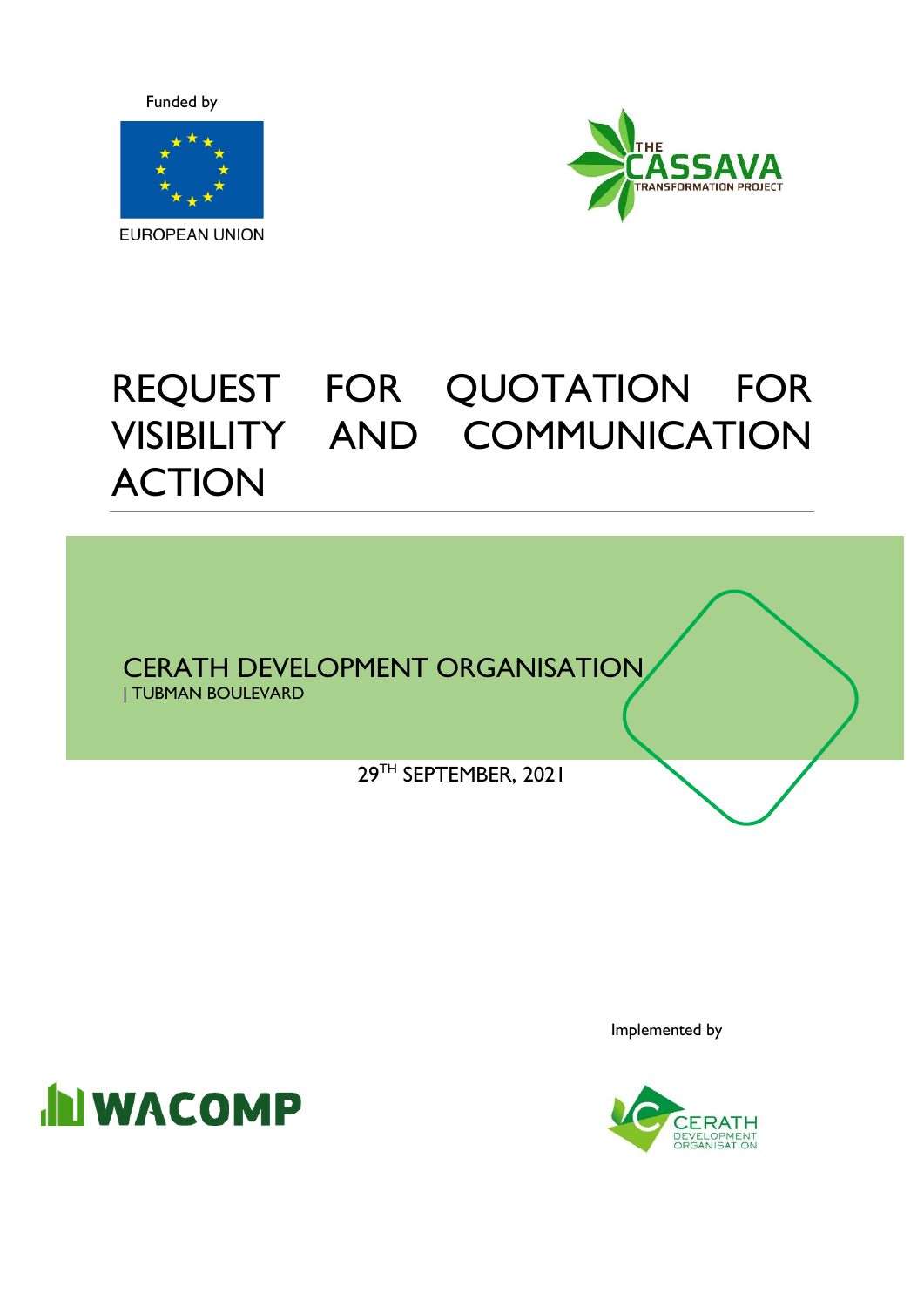### **BACKGROUND OF CERATH DEVELOPMENT ORGANIZATION**

CERATH Development Organization (CDO) is a development organization focused on catalyzing development in Africa. CDO has five (5) main intervention areas. These include Agriculture, Fisheries, Renewable Energy, Water, Sanitation & Hygiene (WASH), and Inclusive Finance. CDO is operational in Ghana, Liberia, and Sierra Leone. In Liberia, CDO is currently operating in the South-East namely; Sinoe, Maryland, River Gee, Grand Kru and Grand Gedeh counties.

## **THE CASSAVA TRANSFORMATION PROJECT**

The Cassava Transformation Project is the Liberia national component of the European Union (EU) funded West Africa Competitiveness Programme (WACOMP). WACOMP aims to support selected value chains at national and regional level to promote structural transformation and better access to regional and international markets, while taking into account social and environmental concerns. The principal objectives of the programme are to strengthen the competitiveness of West African countries and enhance their integration into the regional and international trading system. The WACOMP consists of one regional component and sixteen national components in West Africa. CDO is leading a consortium of local and international organizations comprising of Center for Enterprise Learning, Conservation Alliance, and Rural Integrated Center for Community Empowerment-Liberia to implement the project.

#### **OBJECTIVES OF PROJECT**

The goal of the project is to enhance the competitiveness and regional integration of Liberia's cassava sector through a value chain approach focused on sustainable production value addition, entrepreneurship, sustainable markets and enabling policies. This is borne out of the global and specific objectives of the call, which seeks to enhance West Africa competitiveness, and integration through trade at the regional and international level. This project focuses on the second most popular crop in Liberia as the entry point to achieve this goal.

The objectives of the project are to:

- Strengthened efficiency of actors engaged in the cassava value chain to improve access to inputs, and markets.
- Enhanced production, processing, and commercialization of the cassava value chain.
- Cassava value chain enhanced to be financially sustainable, and commercially viable.
- Policies, programs, and incentives to stimulate the commercialization of the cassava sector advocated for and implemented.

The project is being implemented in the South-East of Liberia specifically in Grand Gedeh, River Gee, Maryland, Grand Kru and Sinoe counties.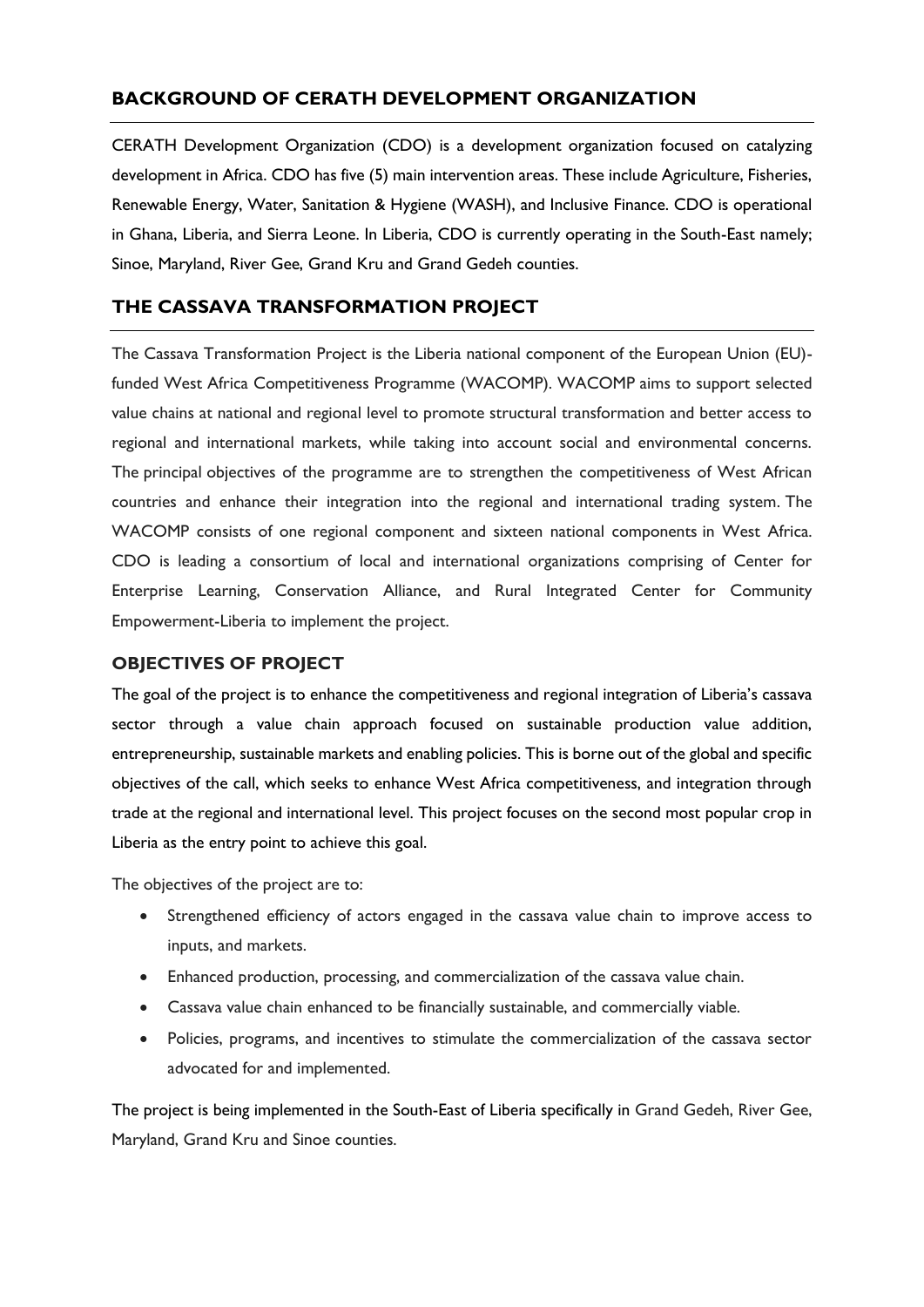As part of the communication and visibility component of the project, the consortium is seeking to procure a number of paraphernalia to enhance the publicity of the project among the various stakeholders. These have been listed in the table below;

| <b>SN</b>      | <b>ITEM</b>                            | <b>SPECIFICATIONS</b>           | <b>QUANTITY</b><br><b>REQUIRED</b> |
|----------------|----------------------------------------|---------------------------------|------------------------------------|
|                | Stretch Banner                         | 5 by 10 ft (Printing only)      | 25                                 |
| $\overline{2}$ | Signage                                | 37 by 20 inches (Printing       | 10                                 |
|                |                                        | only)                           |                                    |
| 3              | <b>Branded Pen</b>                     | <b>Executive Metal/Plastic</b>  | 1,000                              |
| $\overline{4}$ | <b>Branded Shirts and Branded Caps</b> | Lacoste & T-shirt (M, S, L, XL) | 2,500                              |
| 5              | Stickers for Vehicles and Other        | $Car- A3$                       | 70                                 |
|                | <b>Assets</b>                          | Laptop- 3.5 by 3.5 inches       |                                    |
|                |                                        | Tables & Other Assets - A5      |                                    |
| 6              | <b>Pull-up Banners</b>                 | <b>Standard Size</b>            | 12                                 |
|                | <b>Business Cards</b>                  | 100pcs (per person)             | 3 ا                                |

N:B Kindly note that the items listed above do not include the design of the communication materials. CDO will provide the designs for printing and production.

## **APPLICATION PROCESS**

Interested consultant(s) or consulting agencies with expertise and experiences to undertake this assignment are requested to submit the following documents

- Complete, sign, and stamp the Annex A (Quotation Submission Form)
- Must attach the organization's logo on the top left corner of Annex A
- Must submit the business registration document as Annex B
- Must submit the sample pictures of a similar project completed as Annex C

All applications document should be sent in portable document format (PDF) to [procurement@cerathdev.org](mailto:procurement@cerathdev.org) by 1<sup>st</sup> December 2021. The subject line for the submission should be "Name of organization/Visibility Action-Cassava Transformation Project". Only shortlisted applicants will be contacted.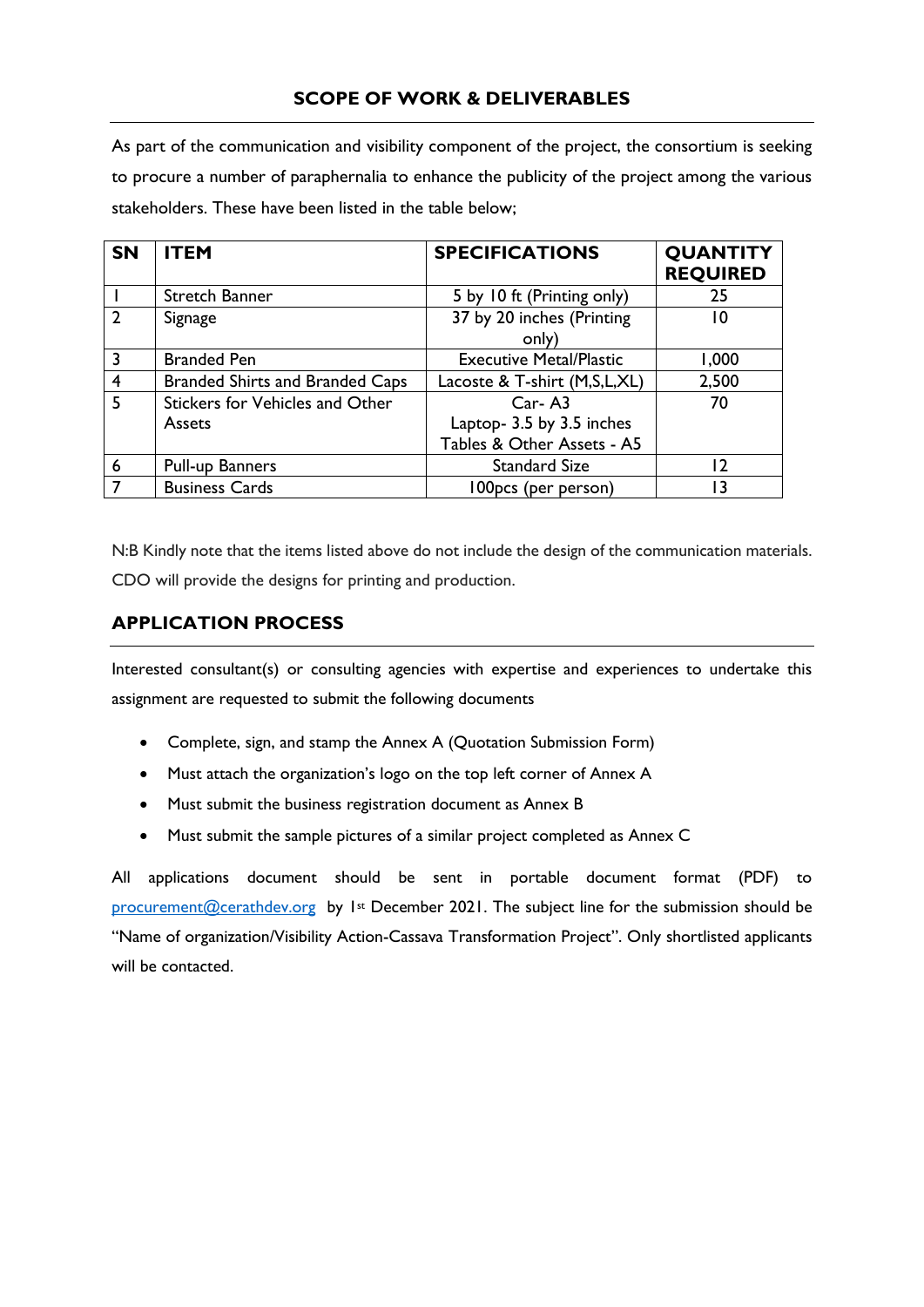## **ANNEX A: QUOTATION SUBMISSION FORMS**

|             | <b>Company Name:</b> |  |
|-------------|----------------------|--|
|             | <b>Contact Name:</b> |  |
| <b>LOGO</b> | Email:               |  |
|             | Telephone:           |  |
|             | Date Submitted:      |  |

| <b>SN</b>      | <b>ITEM</b>                                   |                 | <b>QUANTITY   OFFER/PRICE (GHS)</b> |
|----------------|-----------------------------------------------|-----------------|-------------------------------------|
|                | Stretch Banner                                | 25              |                                     |
| $\overline{2}$ | Signage                                       | $\overline{10}$ |                                     |
| 3              | <b>Branded Pen</b>                            | 1,000           |                                     |
| 4              | <b>Branded Shirts and Branded Caps</b>        | 2,500           |                                     |
| 5              | <b>Stickers for Vehicles and Other Assets</b> | 70              |                                     |
| 6              | Pull-up Banners                               | $ 2\rangle$     |                                     |
| 7              | <b>Business Cards</b>                         | 13              |                                     |
|                |                                               | <b>Discount</b> |                                     |
|                |                                               | <b>Total</b>    |                                     |

## **SIGNATURE AND CONFIRMATION OF THE RFQ**

Authorized Name:

Authorized Signature:

Date: